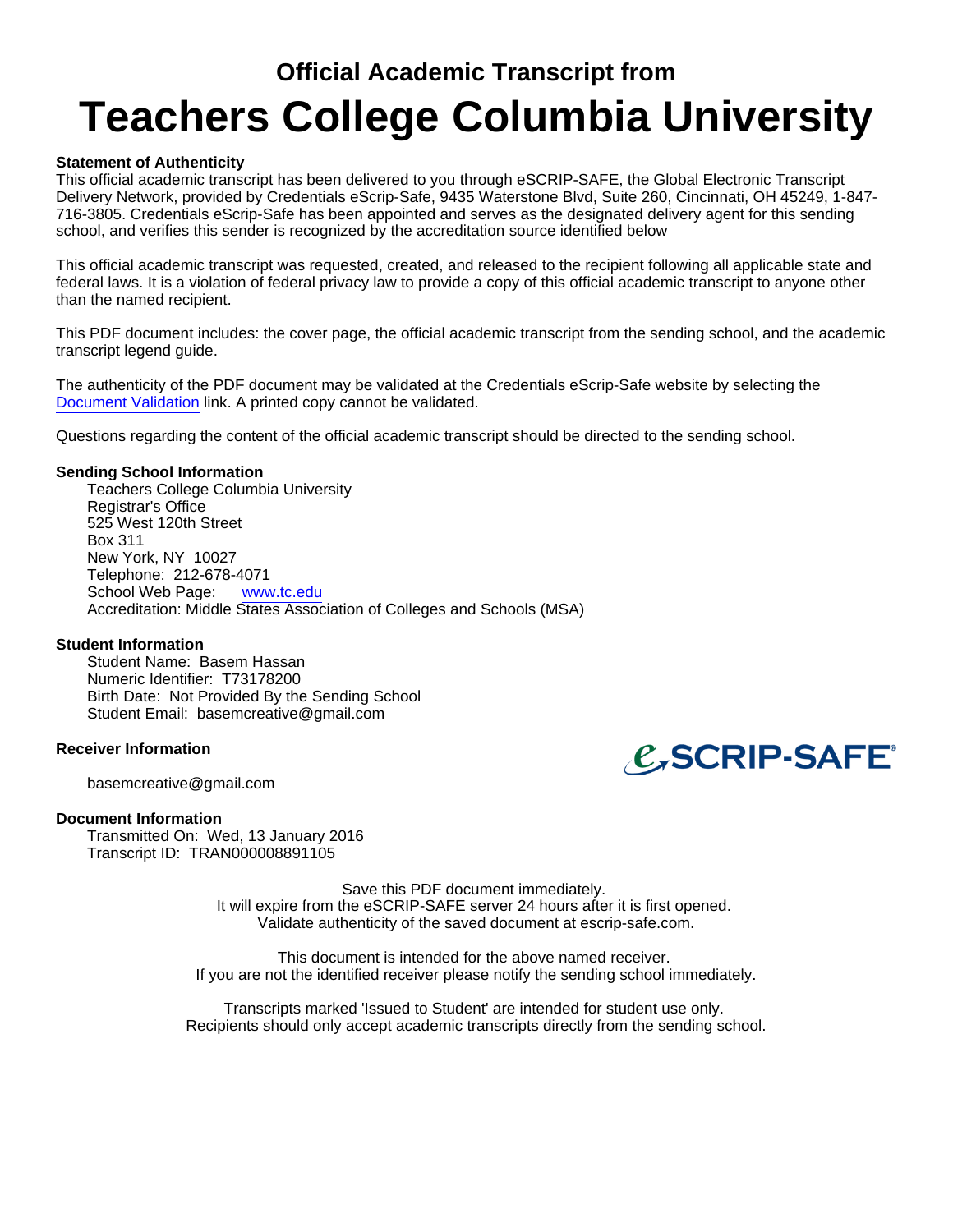# **TEACHERS COLLEGE** COLUMBIA UNIVERSITY

\*\*\*\*\*\*\*\*\*\*\*\*\*\* CONTINUED ON NEXT COLUMN \*\*\*\*\*\*\*\*\*\*\*\*\*\*

Student No: T73178200 Date Issued: 13-JAN-2016

| Record of: Basem Hassan                                                                                                       | Issued To: Basem hassan<br>basemcreative@gmail.com<br>basemcreative@gmail.com                                                                                                      |                                                               |                                                                                                                                                      |                                                                                                              | Page: $1$        |  |
|-------------------------------------------------------------------------------------------------------------------------------|------------------------------------------------------------------------------------------------------------------------------------------------------------------------------------|---------------------------------------------------------------|------------------------------------------------------------------------------------------------------------------------------------------------------|--------------------------------------------------------------------------------------------------------------|------------------|--|
|                                                                                                                               | Level: Graduate<br>Candidacy: DEGREE AWARDED<br>Dept: Arts and Humanities<br>Current Major: Art and Art Education                                                                  |                                                               | <b>SUBJ</b><br>NO.                                                                                                                                   | COURSE TITLE                                                                                                 | CRED GRD         |  |
| Comments:                                                                                                                     | 9-2-09 Admitted EDM Arts and Humanities: Art and                                                                                                                                   |                                                               | Continued:<br>Spring Term 2011                                                                                                                       |                                                                                                              |                  |  |
| Art Education Autumn 2009<br>Degrees/Certificates Awarded: Master of Education<br>18-MAY-2011<br>Major: Art and Art Education |                                                                                                                                                                                    | A&HA 4087<br>A&HA 4093<br>A&HA 4902<br>A&HA 5063<br>A&HA 5081 | Process/Structure-Visual Arts<br>Intro Sculpture & Mixed Media<br>Rsch-Indp Study: Art Education<br>Advanced Studio<br>Adv Curric Design in Art Educ | $3.0 A-$<br>2.0A<br>1.0 A<br>2.0A<br>2.0A                                                                    |                  |  |
| NO.<br>SUBJ                                                                                                                   | COURSE TITLE                                                                                                                                                                       |                                                               | CRED GRD A&HA 5094<br><b>MSTU 4049</b>                                                                                                               | Advanced Photography<br>Technologies and Literacies<br>**************** END OF TRANSCRIPT ****************** | 2.0A<br>$2.0 A-$ |  |
| INSTITUTION CREDIT:                                                                                                           |                                                                                                                                                                                    |                                                               |                                                                                                                                                      |                                                                                                              |                  |  |
| Autumn Term 2009<br>A&HA 4080<br>A&HA 4281<br>A&HA 4860<br>A&HA 5005<br>A&HA 5082                                             | Artistic Development of Childn 2.0 A-<br>Field Observations In Art Educ<br>CrossCult Conversation in Arts<br>Visual Arts Research Methods<br>Philosophies of Art in Educatn 2.0 A+ | $1.0 A-$<br>1.0 P<br>2.0A                                     |                                                                                                                                                      |                                                                                                              |                  |  |
| Spring Term 2010<br>A&HA 4079<br>A&HA 4088<br>A&HA 4281                                                                       | Exploring Cultural Diversity<br>Artistic Dev:Adolesc-Adulthood<br>Field Observations In Art Educ                                                                                   | 2.0A<br>$2.0 A-$<br>1.0 P                                     |                                                                                                                                                      |                                                                                                              |                  |  |
| Summer Term 2010<br>A&H 5004B                                                                                                 | Radical Aesthetics & Education 2.0 A                                                                                                                                               |                                                               |                                                                                                                                                      |                                                                                                              |                  |  |
| Autumn Term 2010<br>A&HA 5086<br>A&HA 5922<br>A&HF 4065                                                                       | Art in Visual Culture<br>Master's Seminar: Arts in Ed<br>Media and Visual Culture                                                                                                  | 2.0A<br>2.0A<br>2.0A                                          |                                                                                                                                                      |                                                                                                              |                  |  |

#### **SAM FUGAZZOTTO, REGISTRAR**

This PDF document may be validated. A printed copy cannot be validated. See attached cover page for additional information.